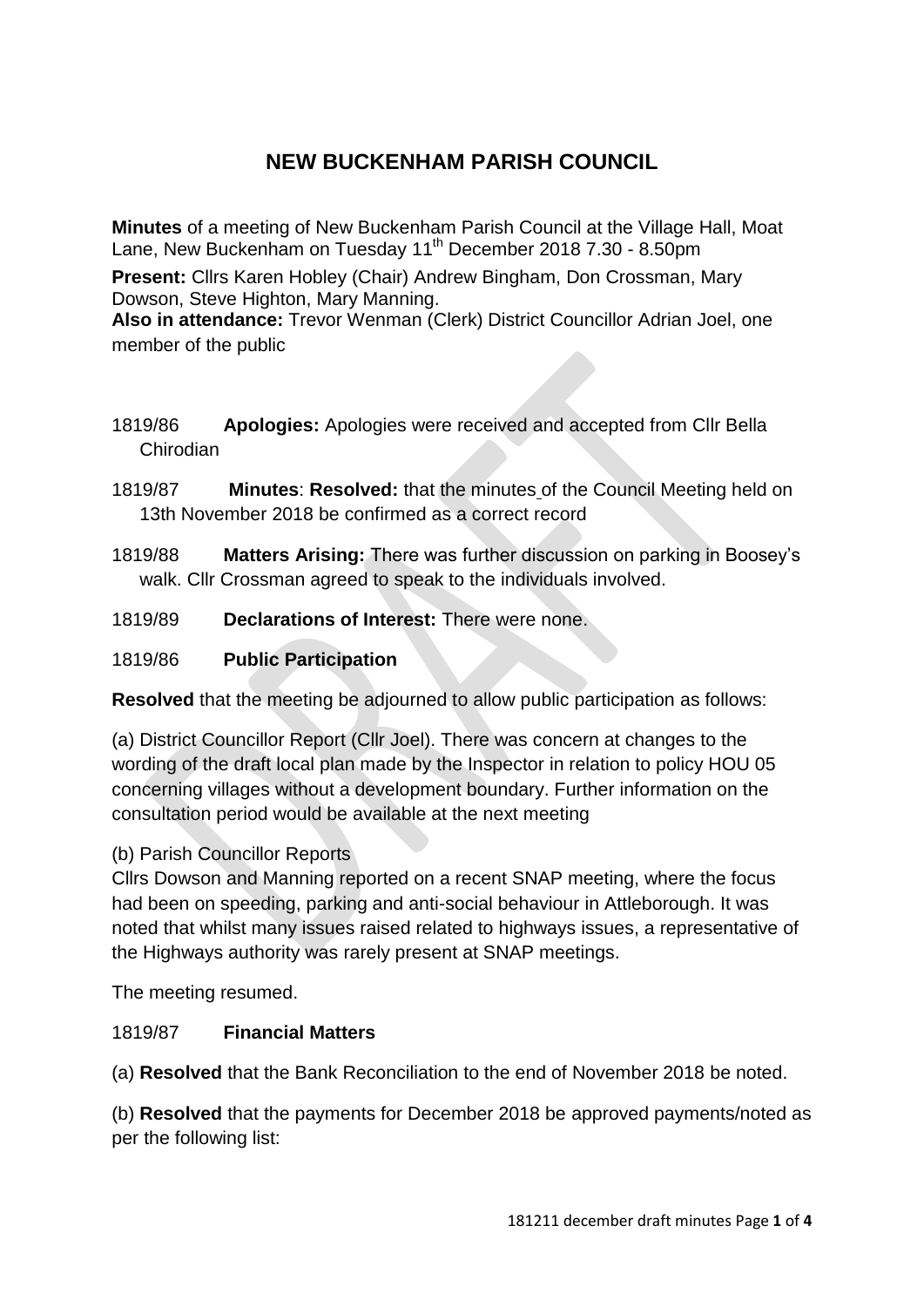| <b>New Buckenham Parish Council</b>                                                 | 11/12/2018   |             |             |
|-------------------------------------------------------------------------------------|--------------|-------------|-------------|
|                                                                                     | Item $6(b)$  |             |             |
| Payments List December 2018 for approval/noting                                     |              |             |             |
| Payments marked with a cheque number for approval at this meeting                   |              |             |             |
| Payments marked DDR or STO are for information only                                 |              |             |             |
|                                                                                     |              |             | Gross       |
|                                                                                     | <b>Net</b>   | <b>VAT</b>  | expenditure |
| ■10/12/2018                                                                         |              |             |             |
| <b>□Norfolk Pension fund</b>                                                        | 117.11 0.00  |             | 117.11      |
| ■November pension contributions                                                     |              |             |             |
| <b>STO</b>                                                                          | 117.11 0.00  |             | 117.11      |
| ■11/12/2018                                                                         |              |             |             |
| EEON                                                                                |              | 20.88 1.04  | 21.92       |
| <b>■street lights electricity November 2018</b>                                     |              |             |             |
| <b>DDR</b>                                                                          |              | 20.88 1.04  | 21.92       |
| <b>□TT Jones Electrical Ltd</b>                                                     |              | 19.12 3.82  | $-22.94$    |
| <b>□ Quarterly Payment maintenance October- December 2017 - never cashed - void</b> |              |             |             |
| 101933                                                                              | 19.12        | 3.82        | $-22.94$    |
| <b>EV Baker</b>                                                                     |              | 60.00 0.00  | 60.00       |
| <b>■Closed churchyard gardening November</b>                                        |              |             |             |
| 102016                                                                              |              | 60.00 0.00  | 60.00       |
| <b>□121 Computer Services</b>                                                       |              | 56.16 11.23 | 67.39       |
| <b>EPrinter paper and ink cartridges</b>                                            |              |             |             |
| 102014                                                                              |              | 56.16 11.23 | 67.39       |
| <b>□ Chaplin Farrant</b>                                                            | 236.25 47.25 |             | 283.50      |
| <b>E</b> Architectural services - site visit and meeting - Neighbourhood Plan       |              |             |             |
| 102015                                                                              | 236.25 47.25 |             | 283.50      |
| $\Xi$ 28/12/2018                                                                    |              |             |             |
| <b>⊟T</b> Wenman                                                                    | 437.46 0.00  |             | 437.46      |
| <b>■Salary for December 2018</b>                                                    |              |             |             |
| <b>STO</b>                                                                          | 402.46 0.00  |             | 402.46      |
| □Clerk's Office Expenses contribution December 2018                                 |              |             |             |
| <b>STO</b>                                                                          |              | 35.00 0.00  | 35.00       |
| <b>Grand Total</b>                                                                  | 946.98 63.34 |             | 964.44      |

(c) **Draft Budget 2019/20.** Councillors noted a draft budget for 2019/20 which indicated an increase in the Band D Council tax of 6%. The Clerk was doing further work on this with a view to producing a fuller report for consideration by the Council at its next meeting on 8 January 2019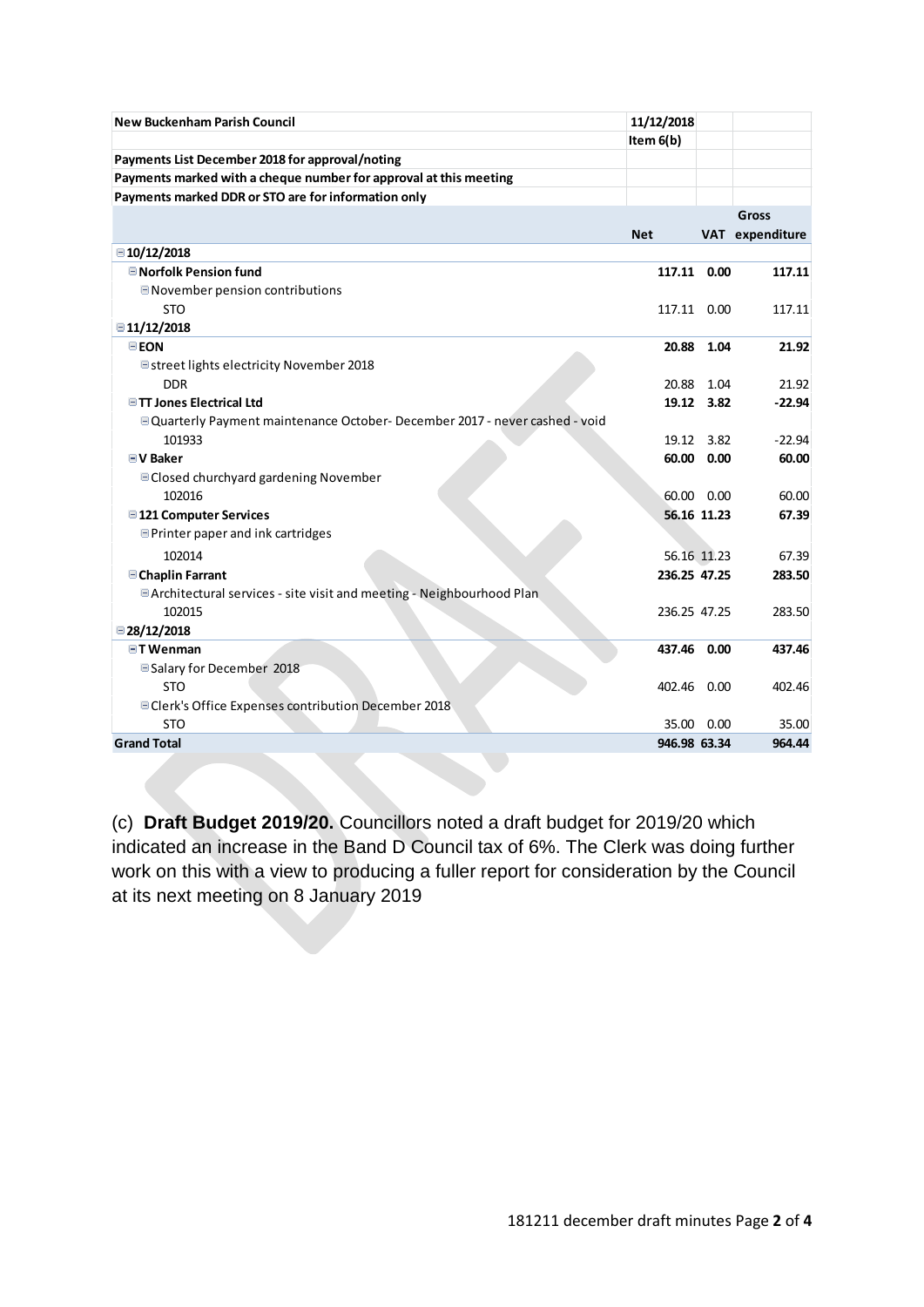# 1819/88 **Community Project Fund Grants**

Councillors agreed to defer this to the January meeting.

#### 1819/89 **Planning**

(a) The Council considered the following planning application:

**3PL/2018/1371/LB** Re-roofing, Replacement Windows, Replacement of External Render and Associated Works: Hill House Chapel Street

**Resolved:** That the Council makes no objection to this proposal

(b) The following planning decisions were noted:

**3PL/2018/1142/LB and 3PL/2018/1141/F:** Erection of single storey dwelling with car port, air source heat pump and landscaping, using the existing access, Beck Cottage Grange Road New Buckenham - APPROVED.

(c) **Other planning issues**. Councillors raised the question of whether works to the former Methodist chapel required planning consent. It was understood that a planning application for external works had been, or would shortly be submitted to planners.

#### 1819/90 **Neighbourhood Plan**

Cllr Manning updated Councillors on recent developments, including a consultation with landowners. There were two parcels of land for which the steering group had not been able to identify the owners. A further grant from Breckland Council of £4,500 had been agreed, which would help with traffic and parking research.

## 1819/91 **Amenities**

- a. Allotments
	- i. Plot 16. It was noted that all plots except Plot 16 were now let, including plot 11, which had recently been surrendered by a long standing tenant. There had been an expression of interest in taking on plot 11, after it had been re-let, and it was agreed to offer Plot 16 to that person.
	- ii. Boundary fence. Cllr Crossman had inspected the fence and recommended that the fence on the boundary with the field need not be replaced, as the boundary was well defined without it. The fence between the allotments and cemetery should, however be replaced. **Resolved:** that quotations be sought for the replacement of the boundary fence between the Allotments and Cemetery.